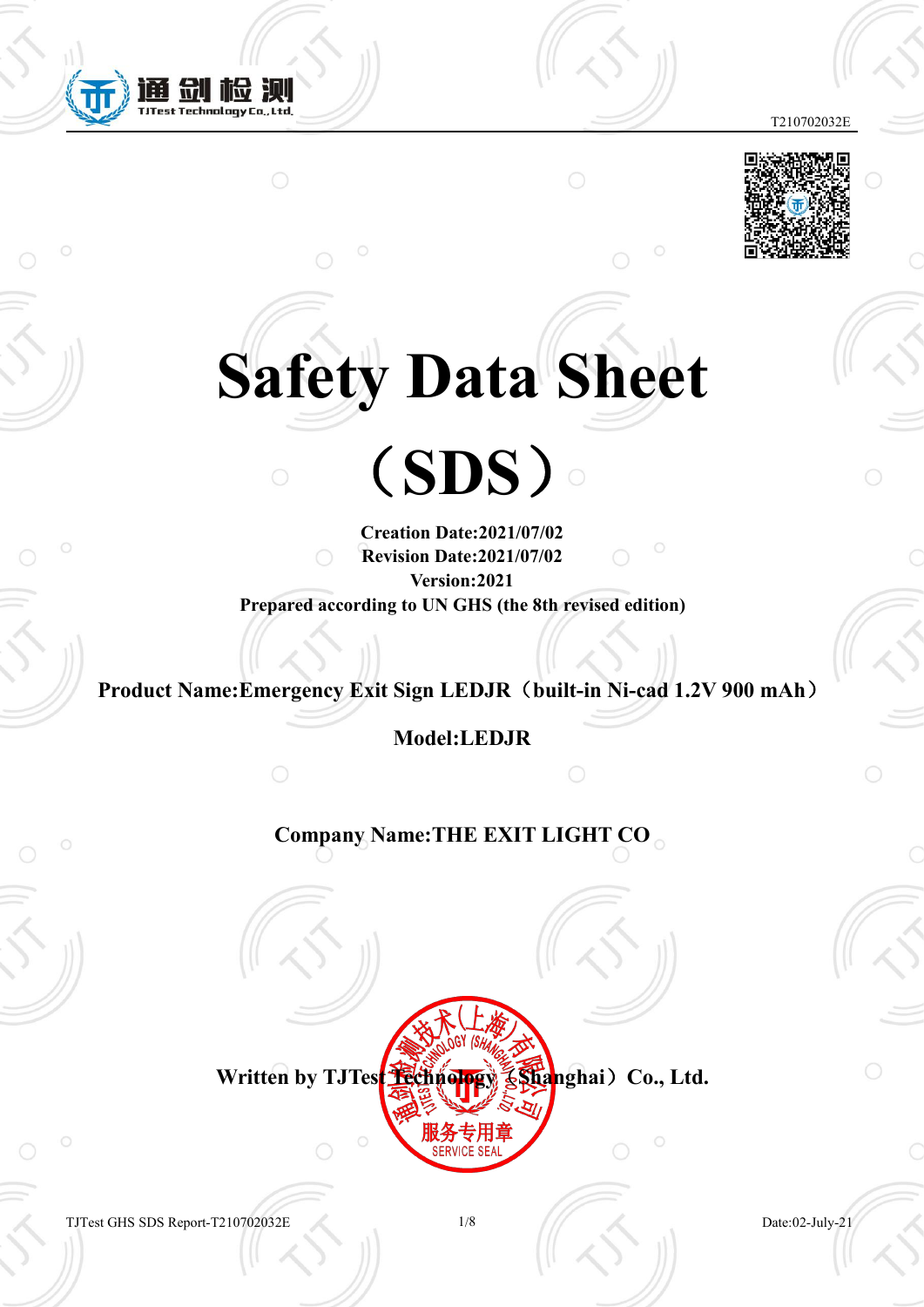

 $\diamondsuit$ 

 $\mathcal{S}$ 

 $\overline{\mathcal{S}}$ 

 $\mathcal{S}$ 

T210702032E

| 1. Identification of the chemical and supplier                                                                                                                                                                                                                                   |                 |  |
|----------------------------------------------------------------------------------------------------------------------------------------------------------------------------------------------------------------------------------------------------------------------------------|-----------------|--|
| 1.1 Product identifier<br><b>Product Name:</b> Emergency Exit Sign LEDJR (built-in Ni-cad 1.2V 900 mAh)                                                                                                                                                                          |                 |  |
| <b>Product Model:LEDJR</b><br>1.2 Relevant identified uses of the substance or mixture and uses advised against<br>Relevant identified uses: Please consult manufacturer.                                                                                                        |                 |  |
| Uses advised against: Please consult manufacturer.<br>1.3 Details of the supplier of the Safety Data Sheet<br>Name of the company: THE EXIT LIGHT CO<br>Address of the company:3170 SCOTT STREET VISTA, CA 92081 USA<br>Telephone number: +86 (0) 13537851748<br>number:/<br>Fax |                 |  |
| Zip<br>code:/<br>address:TLORA@EXITLIGHTCO.COM<br>Email<br>1.4 Emergency phone number: +86 (0) 18773523948                                                                                                                                                                       |                 |  |
| 2. Hazards identification                                                                                                                                                                                                                                                        |                 |  |
| 2.1 Hazard classification according to GHS:<br>The product is not dangerous and it has no hazardous classification.<br>2.2 Label elements<br>Hazard pictograms: None.<br>Signal word: None.                                                                                      |                 |  |
| 2.3 Hazard statements:<br>None.                                                                                                                                                                                                                                                  |                 |  |
| <b>2.4 Precautionary statements</b>                                                                                                                                                                                                                                              |                 |  |
| 2.4.1 Prevention<br>None.                                                                                                                                                                                                                                                        |                 |  |
| 2.4.2 Response<br>None.<br>2.4.3 Storage                                                                                                                                                                                                                                         |                 |  |
| None.<br>2.4.4 Disposal<br>None.<br>2.5 Hazard description                                                                                                                                                                                                                       |                 |  |
| 2.5.1 Physical and chemical hazards<br>This product is normally used without hazard.<br>2.5.2 Health hazards                                                                                                                                                                     |                 |  |
| None.<br>2.5.3 Environmental hazards<br>Please refer to 12th chapter of SDS.                                                                                                                                                                                                     |                 |  |
| 3、Composition/information on ingredients                                                                                                                                                                                                                                         | $\circ$         |  |
| Substance□<br>Prepation $\nabla$                                                                                                                                                                                                                                                 |                 |  |
| $2/8$<br>TJTest GHS SDS Report-T210702032E                                                                                                                                                                                                                                       | Date:02-July-21 |  |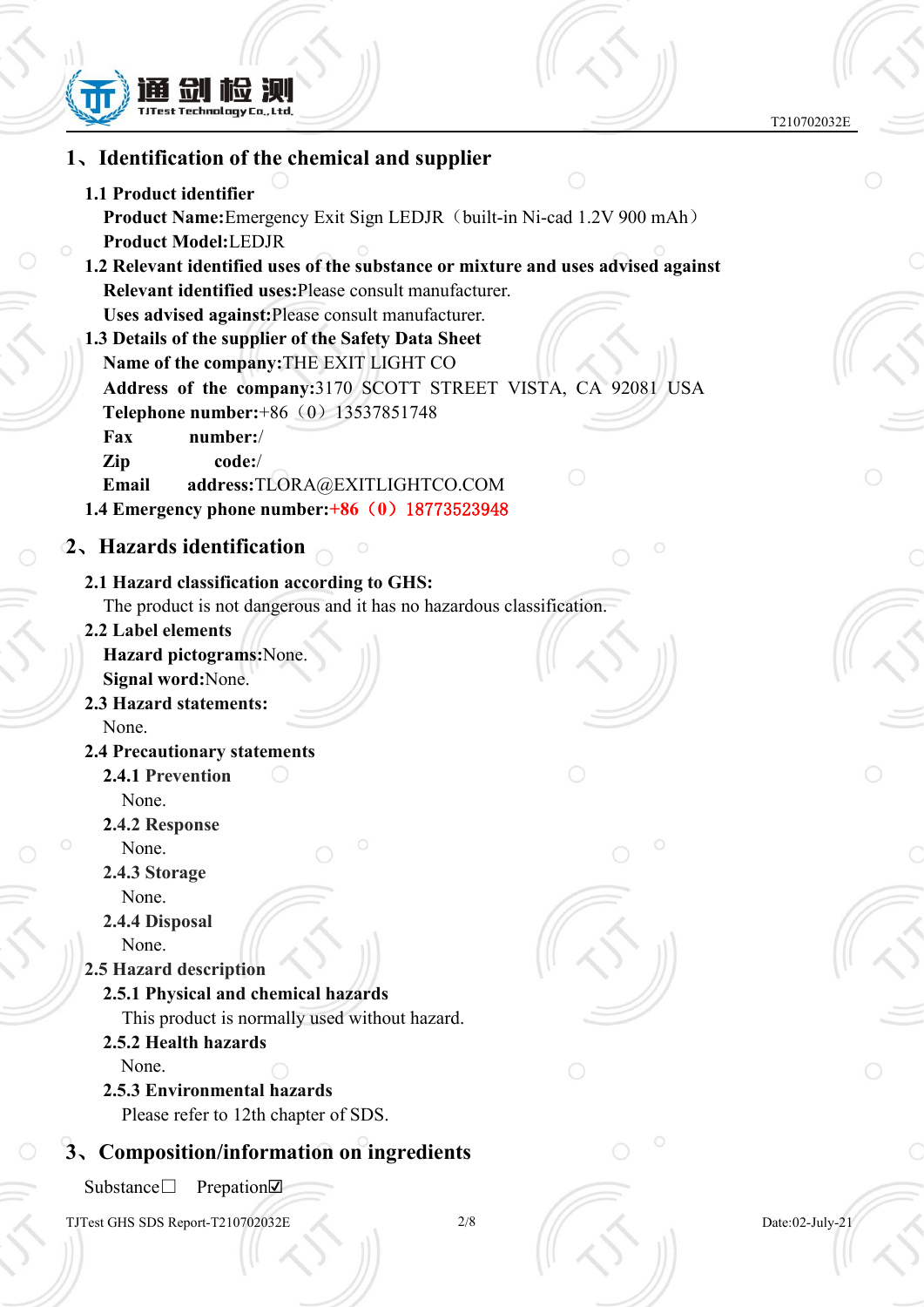

| $\blacktriangleright$ |                   | T210702032E             |  |
|-----------------------|-------------------|-------------------------|--|
| .\omponent            | $\mathcal{S}$ No. | Concentration (weight%) |  |
| All components        |                   | 100                     |  |

#### **4**、**First aid measures**

#### **4.1 Description of first aid measuresc**

**General advice:**Immediate medical attention is required. Show this safety data sheet (SDS) to the doctor in attendance.

**Skin contact:**Wash off with plenty of water, take off contaminated clothing and shoes immediately. **Eye contact:**Wash with running water or saline,Seek medical attention if necessary.

**Inhalation:**Move to fresh air,Keep the airway open,Seek medical attention if you feel unwell.

**Intake:**Clean up the mouth, induce vomiting, seek medical attention.

**Protecting of first-aiders:**Ensure that medical personnel are aware of the substance involved. Tak e precautions to protect themselves and prevent spread of contamination.

#### **4.2 Indication of any immediate medical attention and special treatment needed**

- 1、Treat symptomatically.
- 2、Symptoms may be delayed.

#### **5**、**Firefighting measures**

#### **5.1 Extinguishing media**

- **1**、**Suitable extinguishing media:**Water,alcohol-resistant foam,dry powder,carbon dioxide.
- **2**、**Unsuitable extinguishing media:**No data available

#### **5.2 Specific hazards arising from the substance or mixture**

1、No data available.

#### **5.3 Advice for firefighters**

1、As in any fire, wear self-contained breathing apparatus (MSHA/NIOSH approved or equivalent) and full protective gear.

- 2、Fight fire from a safe distance, with adequate cover.
- 3、Prevent fire extinguishing water from contaminating surface water or the ground water system.

### **6**、**Accidental release measures**

### **6.1 Personal precautions, protective equipment and emergency procedures**

1、Emergency personnel wear positive pressure self-contained breathing apparatus. Wear protective and anti-static clothing. Wear chemical impermeable gloves.

- 2、Ensure adequate ventilation. Remove all sources of ignition.
- 3、Evacuate personnel to safe areas. Keep people away from and upwind of spill/leak.
- 4、Use personal protective equipment. Avoid breathing vapours, mist, gas ordust.

#### **6.2 Environmental precautions**

1、Discharge into the environment must be avoided.

### **6.3 Methods and materials for containment and cleaning up**

1、Adhered or collected material should be promptly disposed of,in accordance with appropriate laws and regulations.

2、Remove all sources ofignition. Use spark-proof tools and explosion-proof equipment.

# **7**、**Handling and storage**

TJTest GHS SDS Report-T210702032E 3/8 Date:02-July-21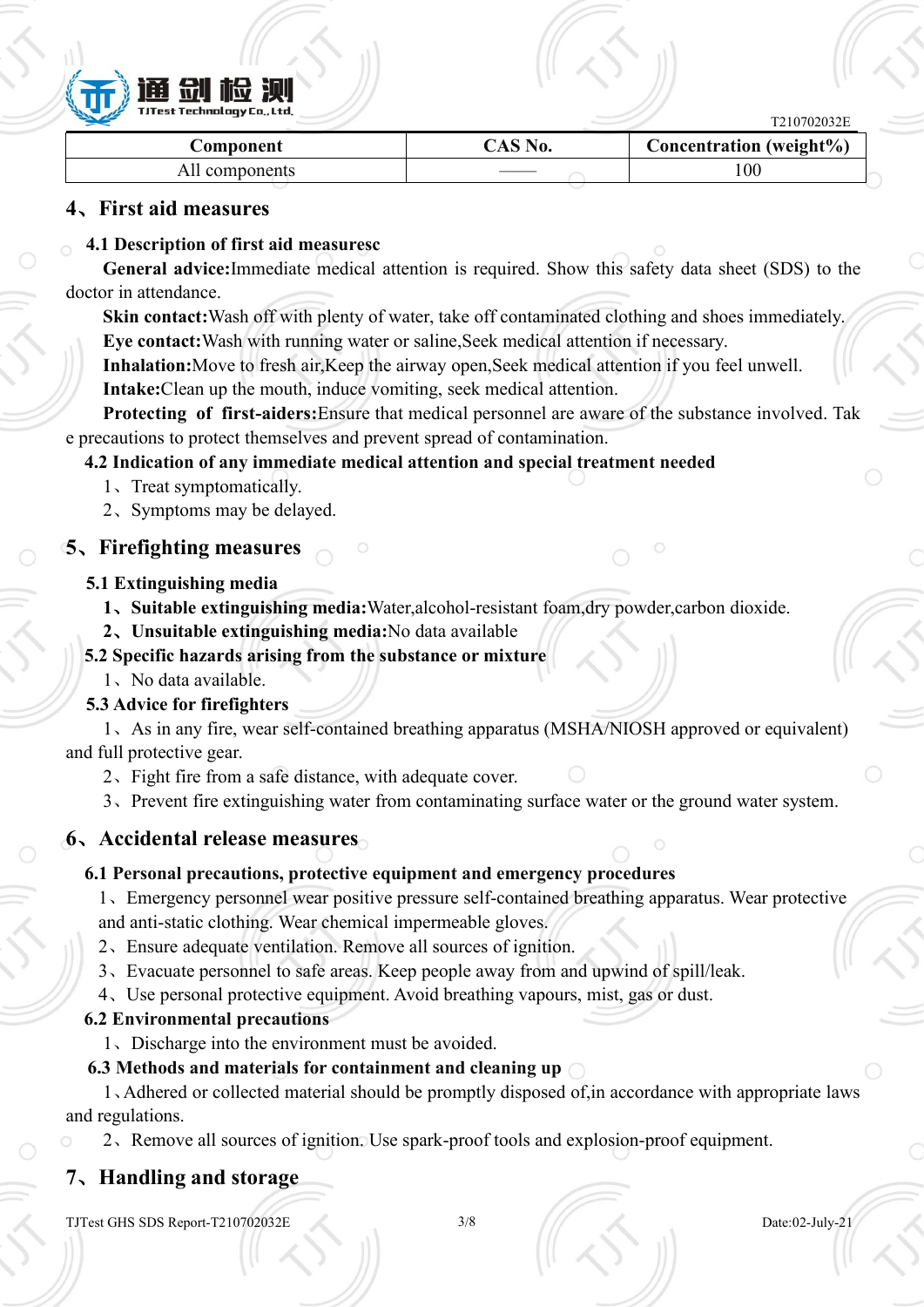

#### **7.1 Precautions for handling**

- 1、Closed operation, full ventilation.
- 2、Operators must be specially trained to strictly abide by the operating procedures.
- 3、It is recommended that operators wear self-priming filter dust masks and chemical safety glasses.
- 4、Keep away from fire, heat, and smoking in the workplace.
- 5、Use explosion-proof ventilation systems and equipment.

#### **7.2 Precautions for storage**

- 1、Store in a cool, ventilated warehouse.
- 2、Keep away from fire and heat.

3、It should be stored separately from oxidants, reducing agents, halogens, etc., and should not be mixed.

#### **8**、**Exposure controls/personal protection**

#### **8.1 Control Parameters**

# **8.1.1 Occupational exposure limits**

#### **Occupational Exposure limit values**

|                |                       |             | Limit value - Eight hours |             | Limit value - Short term |
|----------------|-----------------------|-------------|---------------------------|-------------|--------------------------|
| Component      | <b>Country/Region</b> | ppm         | $mg/m^3$                  | ppm         | $mg/m^3$                 |
|                | USA - OSHA            | Unspecified | Unspecified               | Unspecified | Unspecified              |
|                | South Korea           | Unspecified | Unspecified               | Unspecified | Unspecified              |
|                | Ireland               | Unspecified | Unspecified               | Unspecified | Unspecified              |
| All components | Germany(AGS)          | Unspecified | Unspecified               | Unspecified | Unspecified              |
|                | Denmark               | Unspecified | Unspecified               | Unspecified | Unspecified              |
|                | Australia             | Unspecified | Unspecified               | Unspecified | Unspecified              |

#### **8.1.2 Biological limit values**

Biological limit values**:**No information available

#### **8.1.3 Monitoring methods**

1、EN 14042 Workplace atmospheres. Guide for the application and use of procedures for the assessment of exposure to chemical and biological agents.

2、BZ/T 160.1~GBZ/T 160.81-2004 Determination of toxic substances in workplace air(Series standard).

#### **8.2 Engineering controls**

- 1、Ensure adequate ventilation, especially in confined areas.
- 2、Ensure that eyewash stations and safety showers are close to the workstation location.
- 3、Use explosion-proof electrical/ventilating/lighting/equipment.
- 4、Set up emergency exit and necessary risk-elimination area.

#### **8.3 Personal protection equipment**

#### **General requirement:**



**Eye protection:**Wear ordinary goggles.

**Hand protection:**Wear ordinary protective gloves.

**Respiratory protection:**Wear ordinary protective masks.

TJTest GHS SDS Report-T210702032E 4/8 Date:02-July-21

T210702032E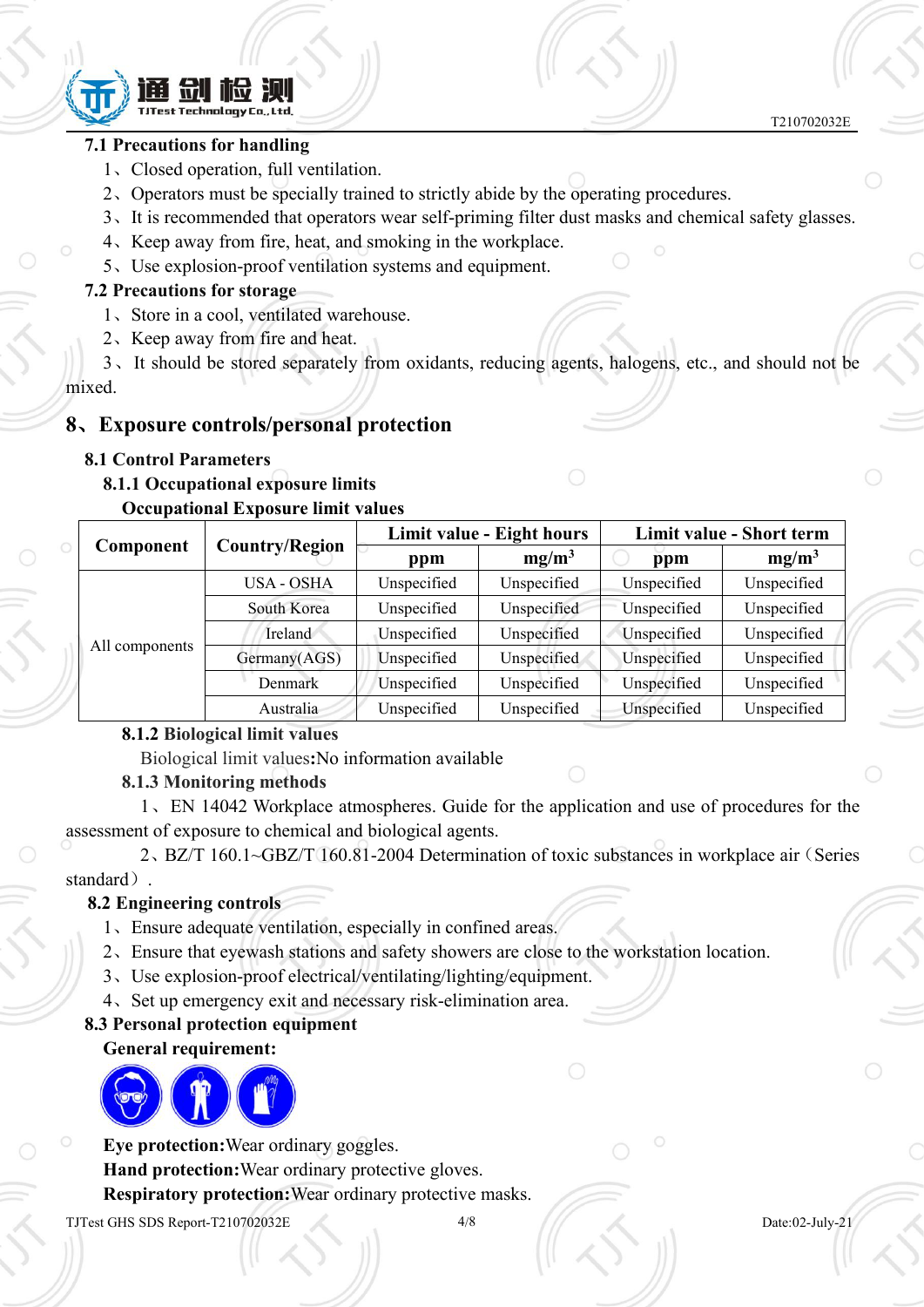

**Skin and body protection:**Wear ordinary protective clothing.

**Other protection:**Smoking, eating and drinking are forbidden on the job site. Maintain good hygiene habits.

#### **9**、**Physical and chemical properties**

**Appearance:**White plastics cement and metal shell. **Odor:**Odorless. **Odor threshold:**No data available. **PH value:**No data available. **Melting point/freezing point**(**°C**)**:**No data available. **Initial boiling point and boiling range**(**°C**)**:**No data available. **Flash point**(**closed cup, °C**)**:**No data available. **Evaporation rate:**No data available. **Flammability**(**solid or gas**)**:**Non-flammable. **Explosion upper/lower limit [%(v/v)]:**No data available. **Vapor pressure**(**kPa**)**:**No data available. **Vapor density**(**air = 1**)**:**No data available. **Relative density**(**water = 1**)**:**No data available. **Solubility**(**mg/L**)**:**No data available. **Octanol/water partition coefficient:**No data available. **Auto-ignition temperature**(**°C**)**:**No data available. **Decomposition temperature**(**°C**)**:**No data available. **Viscosity:**No data available. **Others:Resistance value:**No data available.

#### **10**、**Stability and Reactivity**

**Reactivity:**Contact with incompatible materials can cause decomposition or other chemical reactions. **Chemical stability:**Stable under the correct conditions of use and storage.

**Possibility of hazardous reactions:**No data available.

**Conditions to avoid:**Electrostatic discharge, heat, humidity, etc. **Incompatible materials:**Strong oxides, strong acids, strong bases.

**Hazardous decomposition products:**Under normal conditions of storage and use, hazardous decomposition products should not be produced.

# **11**、**Toxicological information**

| Component            | $LD_{50}(Oral)$ | $LD_{50}(Transcutaneous)$ | $LC_{50}(Inhalation, 4h)$ |
|----------------------|-----------------|---------------------------|---------------------------|
| All components       | Not available   | Not available             | Not available             |
| 11.2 Carcinogenicity |                 |                           |                           |
| Component            |                 | <b>IARC</b>               | NTP                       |
| All components       |                 | Not Listed                | Not Listed                |
| 11.3 Others          |                 |                           |                           |

| $\sim$                              |             |  |                                      |                              |                                                                                      |                      |             |
|-------------------------------------|-------------|--|--------------------------------------|------------------------------|--------------------------------------------------------------------------------------|----------------------|-------------|
|                                     |             |  |                                      |                              | Comp   Corro   Serio   Skin   Respi   Repro   Specif   Specif   Aspir   Germ   Repro |                      |             |
| $\blacksquare$ onent $\blacksquare$ | <i>sive</i> |  | $\vert$ us eve sensiti ratory ductiv | $\mathbf{i}$ ic $\mathbf{j}$ | i <b>c</b>                                                                           | $\blacksquare$ ation | cell ductiv |
|                                     |             |  |                                      |                              |                                                                                      |                      |             |

TJTest GHS SDS Report-T210702032E 5/8 Date:02-July-21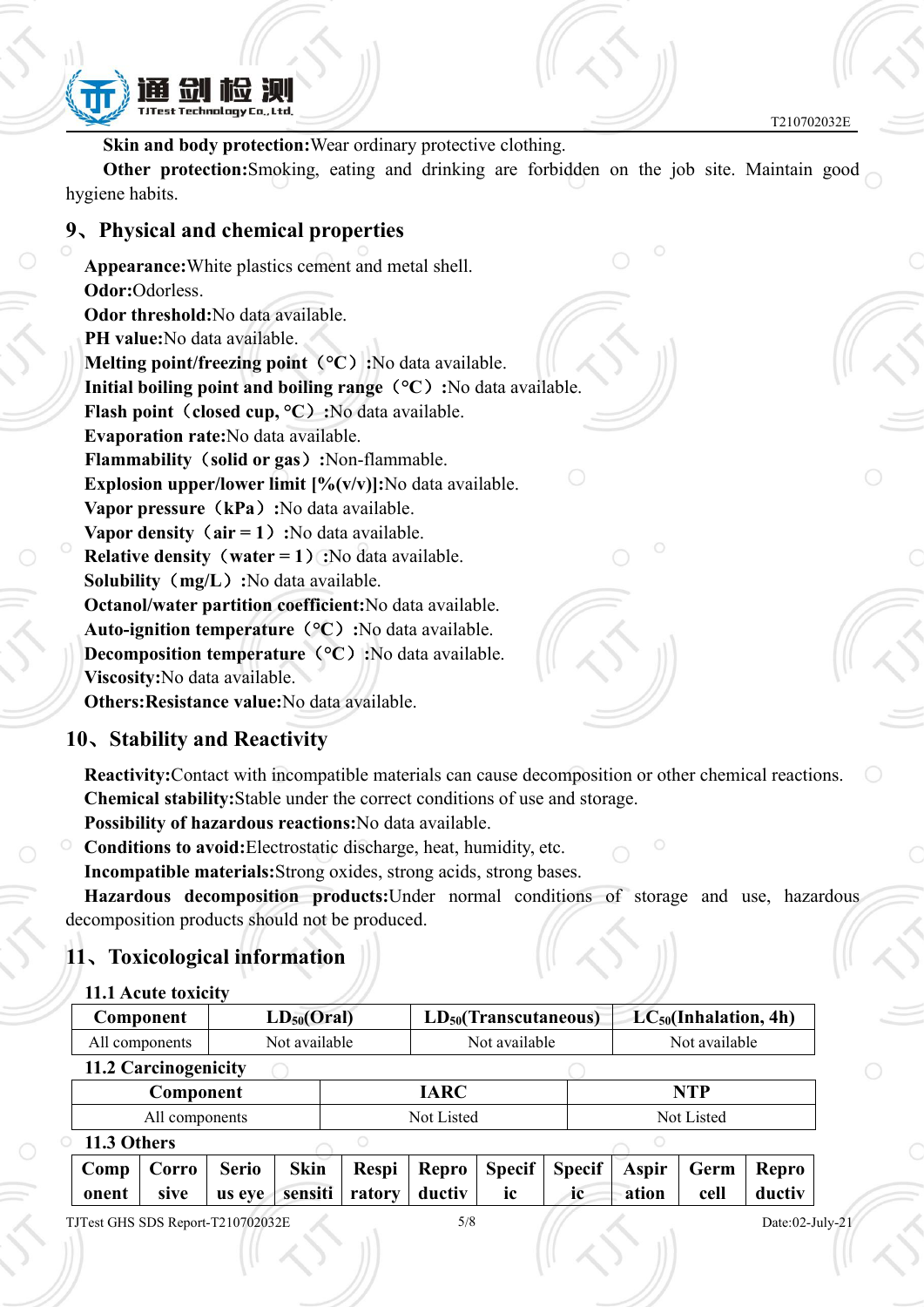

| <b>SALES</b> |            |            |        |         |            |         |         |         |        | T210702032E |  |
|--------------|------------|------------|--------|---------|------------|---------|---------|---------|--------|-------------|--|
|              | skin/      | dama       | zation | sensiti | e          | target  | target  | hazar   | muta   | e           |  |
|              | irritat    | ge/irri    |        | zation  | toxicit    | organ   | organ   | d       | genici | toxicit     |  |
|              | ion        | tation     |        |         | y          | toxicit | toxicit |         | ty     | y           |  |
|              |            |            |        |         |            | $y -$   | $y -$   |         |        |             |  |
|              |            |            |        | $\circ$ |            | single  | repeat  | $\circ$ |        |             |  |
|              |            |            |        |         |            | expos   | ed      |         |        |             |  |
|              |            |            |        |         |            | ure     | expos   |         |        |             |  |
|              |            |            |        |         |            |         | ure     |         |        |             |  |
| All          | <b>Not</b> | <b>Not</b> | Not    | Not     | <b>Not</b> | Not     | Not     | Not     | Not    | Not         |  |
| comp         | availa     | availa     | availa | availa  | availa     | availa  | availa  | availa  | availa | availa      |  |
| onents       | ble        | ble        | ble    | ble     | ble        | ble     | ble     | ble     | ble    | ble         |  |

#### **12**、**Ecological information**

#### **12.1 Acute aquatic toxicity**

| <b>Component</b>              | Fish          | <b>Crustaceans</b> | Algae         |
|-------------------------------|---------------|--------------------|---------------|
| All components                | Not available | Not available      | Not available |
| 12.2 Chronic aquatic toxicity |               |                    |               |
| Component                     | Fish          | Crustaceans        | Algae         |
| All components                | Not available | Not available      | Not available |

#### **12.3 Others**

| bioaccumulation | 1760 VURTI<br>Component | <b>Persistence and</b><br>degradability | Bioaccumulatio<br>n or | Soil mobility | <b>Evaluation of</b><br><b>PBT</b><br>and vPvB |  |
|-----------------|-------------------------|-----------------------------------------|------------------------|---------------|------------------------------------------------|--|
|                 | All components          | Not available                           | Not available          | Not available | Not available                                  |  |

### **13**、**Disposal considerations**

**Disposal considerations:**Recycle as much as possible.

**Waste chemicals:**Contaminated packaging: Residual hazards may still exist after the contents of the packaging are emptied. Keep away from heat and sources of ignition. If possible, recycle them to the supplier for recycling.

**Disposal considerations:**Refer to the "Disposal" section.

# **14**、**Transportation information**

**Suggestion according to IMO IMDG Code,the substance is not subject to IMO IMDG Code. United Nations Dangerous Goods Number (UN No.):**The product is not dangerous.

**UN proper shipping name:**None **UN Risk Classification:**None **Packing Category:**None **Packaging label:**None **Marine Pollutants (Yes/No):**No **Packing method:**Pack according to the manufacturer's recommendations. **Transportation Note:**No data available.

TJTest GHS SDS Report-T210702032E 6/8 Date:02-July-21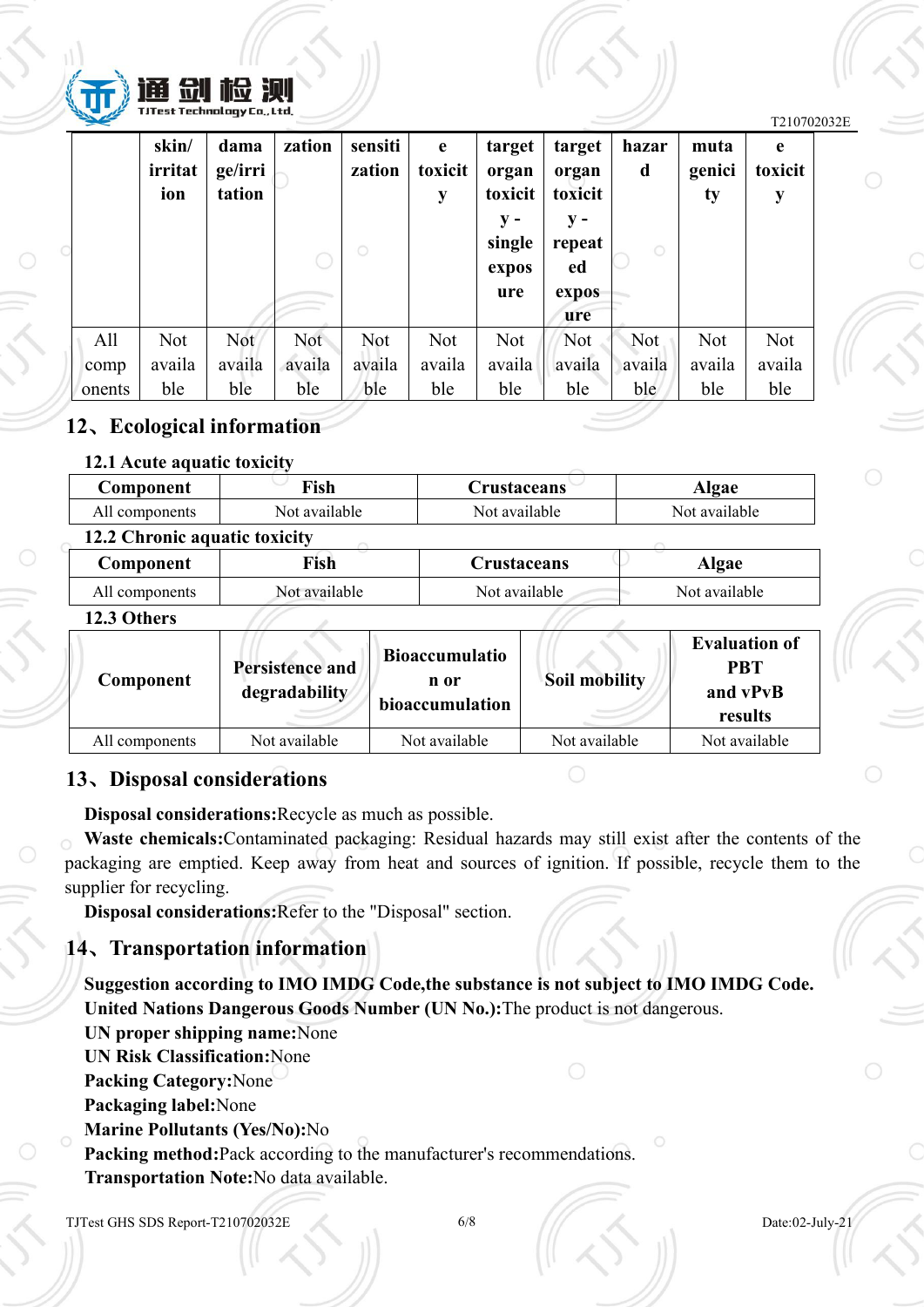

#### **15**、**Regulatory information**

| <b>International chemical inventory</b>                                                                                |             |
|------------------------------------------------------------------------------------------------------------------------|-------------|
| <b>EINECS</b><br><b>IECSC</b><br><b>PICCS</b><br><b>KECL</b><br><b>TSCA</b><br><b>DSL</b><br><b>NZIoC</b><br>Component | <b>AICS</b> |
| N.A<br>N.A<br>N.A<br>N.A<br>All components<br>N.A<br>N.A<br>N.A                                                        | N.A         |
| <b>[EINECS]</b> European Inventory of Existing Commercial Chemical Substances                                          |             |
| <b>[TSCA]</b> United States Toxic Substances Control Act Inventory                                                     |             |
| <b>[DSL]</b> Canadian Domestic Substances List                                                                         |             |
| <b>【IECSC】 China Inventory of Existing Chemical Substances</b>                                                         |             |
| <b>[NZIOC]</b> New Zealand Inventory of Chemicals                                                                      |             |
| <b>[PICCS]</b> Philippines Inventory of Chemicals and Chemical Substances                                              |             |
| <b>KECL</b> Korea Existing Chemical List                                                                               |             |
| <b>[AICS]</b> Australia Inventory of Chemical Substances                                                               |             |
| 16, Others                                                                                                             |             |
| 16.1 Reference:                                                                                                        |             |
| [1] IPCS: The International Chemical Safety Cards (ICSC), website: http://www.ilo.org                                  |             |
| [2] IARC, website: http://www.iarc.fr                                                                                  |             |
| [3] OECD:The Global Portal to Information on Chemical Substances, website:http://www.eche                              |             |
| mportal.org                                                                                                            |             |
| [4] CAMEO Chemicals, website: http://cameochemicals.noaa.gov                                                           |             |
| [5] NLM:ChemIDplus,website:http://chem.sis.nlm.nih.gov                                                                 |             |
| [6] EPA: Integrated Risk Information System, website: http://cfpub.epa.gov                                             |             |
| [7] U.S. Department of Transportation:ERG, website: http://www.phmsa.dot.gov                                           |             |
| [8] Germany GESTIS-database on hazard substance, website: http://gestis-en.itrust.de                                   |             |
| Others:<br>16.2                                                                                                        |             |
| 1. Abbreviations and acronyms                                                                                          |             |
| <b>CAS-Chemical Abstracts Service</b>                                                                                  |             |

- PC-STEL- Short term exposure limit
- DNEL-Derived No Effect Level
- RPE-Respiratory Protective Equipment
- LC50-Lethal Concentration 50%
- NOEC-No Observed Effect Concentration
- PBT-Persistent, Bioaccumulative,Toxic
- BCF-Bioconcentration factor (BCF)
- IMDG-International Maritime Dangerous Goods
- UN-The United Nations
- NFPA-National Fire Protection Association
- CMR-Carcinogens, mutagens or substances toxic to reproduction
- PC-TWA -Time Weighted Average
- IARC-International Agency for Research on Cancer
- PNEC-Predicted No Effect Concentration
- LD50-Lethal Dose 50%
	- EC50-Effective Concentration 50%

TJTest GHS SDS Report-T210702032E 7/8 Date:02-July-21